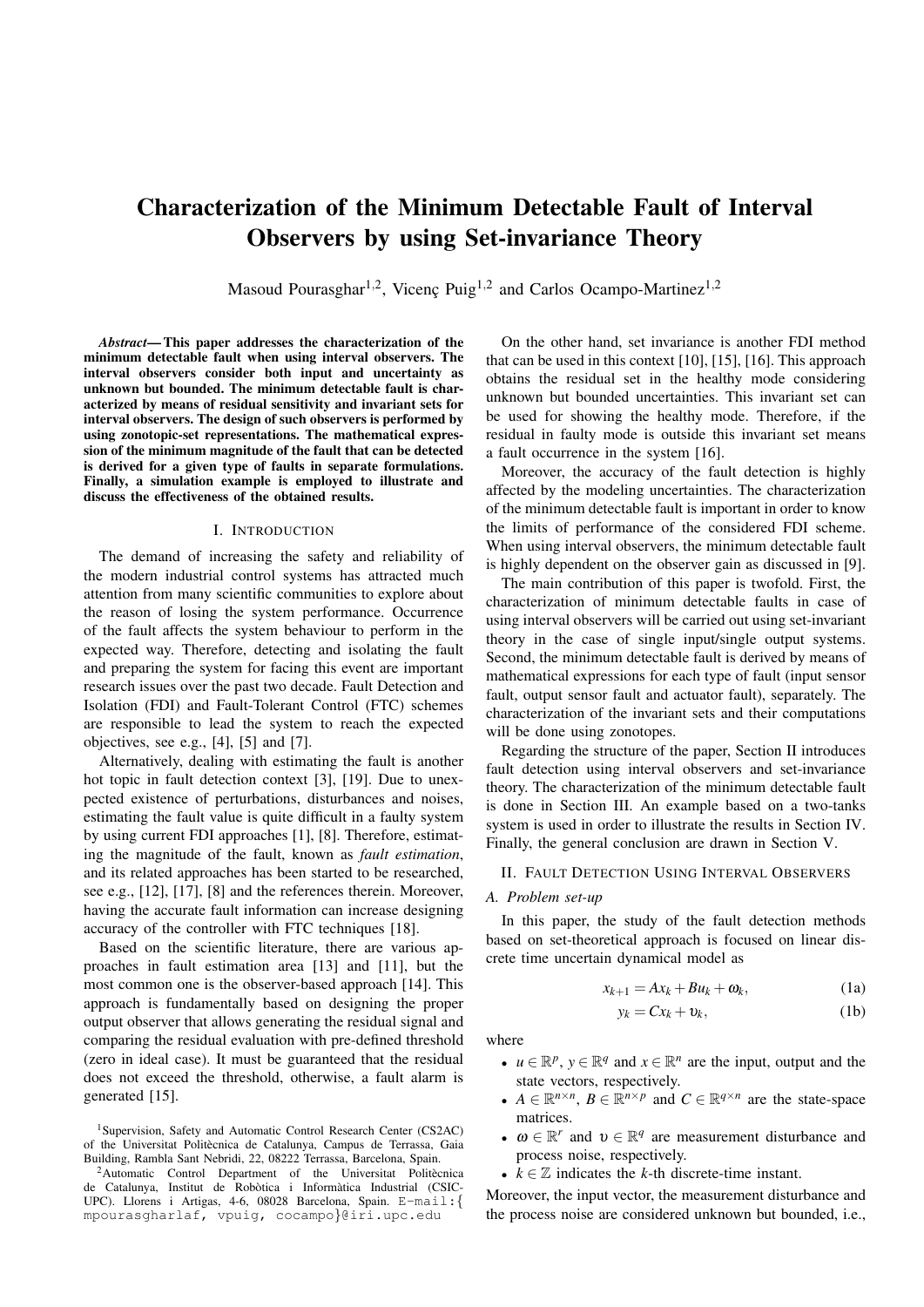$u_k \in U$ ,  $\omega_k \in W$  and  $v_k \in V$ , where *U*, *W* and *V* are interval boxes defined as follows:

$$
U = \{u_k \in \mathbb{R}^p : \underline{u}_k < u_k < \overline{u}_k\},\tag{2a}
$$

$$
W = \{\omega_k \in \mathbb{R}^r : \underline{\omega}_k < \omega_k < \overline{\omega}_k\},\tag{2b}
$$

$$
V = \{v_k \in \mathbb{R}^q : \underline{v}_k < v_k < \overline{v}_k\},\tag{2c}
$$

where notations  $\overline{u}$ ,  $\overline{\omega}$  and  $\overline{v}$  are the maximum values of  $u_k$ , ω<sub>k</sub> and *v*, respectively. Moreover,  $\mu$ , ω and *v* are used for indicating the minimum values of  $u$ ,  $\omega$  and  $v$  of each interval boxes, respectively.

Also, sets *U*, *W* and *V* can be re-written with zonotopic center-segments form as

$$
U = u^c \oplus H_{\overline{u}} \mathbb{B}^p, \tag{3a}
$$

$$
W = \omega^c \oplus H_{\overline{\omega}} \mathbb{B}^r, \tag{3b}
$$

$$
V = \upsilon^c \oplus H_{\overline{\upsilon}} \mathbb{B}^q, \tag{3c}
$$

where  $u^c$ ,  $\omega^c$  and  $v^c$  denote the centers of the input, the measurement disturbance and the process noise zonotopes with their generator matrices  $H_{\overline{u}} \in \mathbb{R}^{p \times p}$ ,  $H_{\overline{\omega}} \in \mathbb{R}^{r \times r}$  and  $H_{\overline{v}} \in \mathbb{R}^{q \times q}$ , respectively.

# *B. Interval-observer-based fault detection*

Based on the dynamical model (1), the mathematical formulation of the interval observer is expressed as

$$
\hat{X}_{k+1} = (A - KC)\hat{X}_k \oplus BU \oplus \{Ky_k\} \oplus (-K)V \oplus W, \quad (4a)
$$
  

$$
\hat{Y}_k = C\hat{X}_k \oplus V, \quad (4b)
$$

where  $\hat{X}$  and  $\hat{Y}$  denote the predicted zonotopic set for the state and output, respectively. Furthermore, *K* denotes the observer gain.

Considering (3), the observer can be re-written as a zonotope. Thus, the centers and the segments of this predicted zonotope are propagated as

$$
\hat{x}_{k+1}^c = A_{obs}\hat{x}_k^c + Bu_k^c + Ky_k - Kv^c + \omega^c,
$$
 (5a)

$$
\hat{y}_k^c = C\hat{x}_k^c + \upsilon^c,\tag{5b}
$$

$$
\hat{H}_{k+1}^x = \begin{bmatrix} A_{obs} \hat{H}_k^x & B H_{\overline{u}} & -KH_{\overline{v}} & H_{\overline{\omega}} \end{bmatrix},
$$
(5c)  

$$
\hat{H}_k^y = \begin{bmatrix} C \hat{H}_k^x & H_{\overline{u}} \end{bmatrix}
$$
(5d)

$$
\hat{H}_k^y = \begin{bmatrix} C\hat{H}_k^x & H_{\overline{v}} \end{bmatrix},\tag{5d}
$$

where

•  $A_{obs} = (A - KC)$ .

- $\hat{x}_{k+1}^c$  and  $\hat{H}_{k+1}^x$ : the center and the segments of the state predicted zonotopic set, respectively.
- $\hat{y}_k^c$  and  $\hat{H}_k^y$  $k+1$ : the center and the segments of the output predicted zonotopic set, respectively.

Therefore, the zonotopic residual  $R_k$  can be computed for this zonotopic observer at each time instant as

$$
R_k = r_k^c \oplus H_k^r \mathbb{B}^q,\tag{6}
$$

where  $r_k^c$  and  $H_k^r$  denote the center and the segments of the residual zonotope, respectively. Additionally, these center and segments are derived as

$$
r_k^c = y_k - \hat{y}_k^c
$$
  
=  $(Cx_k + v_k) - (C\hat{x}_k^c + v^c)$   
=  $C(x_k - \hat{x}_k^c) + v_k - v^c$ , (7)

and

$$
H_k^r = \hat{H}_k^y. \tag{8}
$$

A fault detection test with interval observers is based on generating the residual signal by comparing the measurement  $y_k$  in (1) with its prediction in (4) as

$$
R_k = \{y_k\} \oplus (-\hat{Y}_k),\tag{9}
$$

where  $R$  is the residual set that belongs to the interval hull  $\Box R$ . Therefore, the fault detection test is done by checking the consistency of  $0 \in \Box R_k$ , thus the existence of fault will be detected if  $0 \notin \Box R_k$ .

#### *C. Set-invariance-based fault detection*

The set-invariance-based method can also be used for detecting the fault in the system by means of the interval observer in (4).

*Definition 2.1 (RPI Set):* Consider the dynamical model  $x_{k+1} = f(x_k, \omega_k)$ , where  $x_k \in X$  and  $\omega_k \in W$ . A set *X* is a RPI set if for *X* and *W*, it holds that  $x_{k+1} \in X$ .

Based on Definition 2.1, the RPI set  $\check{R}_k$  with the center  $\check{r}_k^c$ and segments  $\check{H}_k^r$  for the obtained residual in (6) is written as

$$
\check{R}_k = \check{r}_k^c \oplus \check{H}_k^r \mathbb{B}^q. \tag{10}
$$

Hence, whenever  $R_k$  goes into its RPI set, it will always remain inside of the RPI set.

Furthermore, the fault detection test with the invariantset-based approach is done by comparing the residual set  $R_k$ , which is computed on-line for each time instant, with the RPI residual set for healthy mode  $\check{R}_k$ , which is obtained off-line. The fault is detected if  $R_k \cap \check{R}_k = \emptyset$ , otherwise, the system is still in healthy mode.

#### III. MINIMUM DETECTABLE FAULT CHARACTERIZATION

In this section, the minimum magnitude of fault that can be detected is analyzed from the theoretical point of view. This analysis is done following two approaches:

- Residual sensitivity analysis
- Set-invariance theory

# *A. Minimum detectable fault using residual sensitivity analysis*

The fault can be classified into actuator fault, input sensor fault and output sensor fault based on the location of its occurrence in the system. The dynamical model (1) can be re-written by considering all types of fault as

$$
x_{k+1} = Ax_k + B(u_k + F_u f_u) + \omega_k + F_a f_a, \qquad (11a)
$$

$$
y_k = Cx_k + v_k + F_y f_y, \tag{11b}
$$

where  $f_y$ ,  $f_u$  and  $f_a$  denote the output sensor fault, the input sensor fault and the actuator fault, respectively, with their associated matrices  $F_y$ ,  $F_u$  and  $F_a$  of suitable dimensions.

*Assumption 3.1:* The fault is considered unknown but bounded.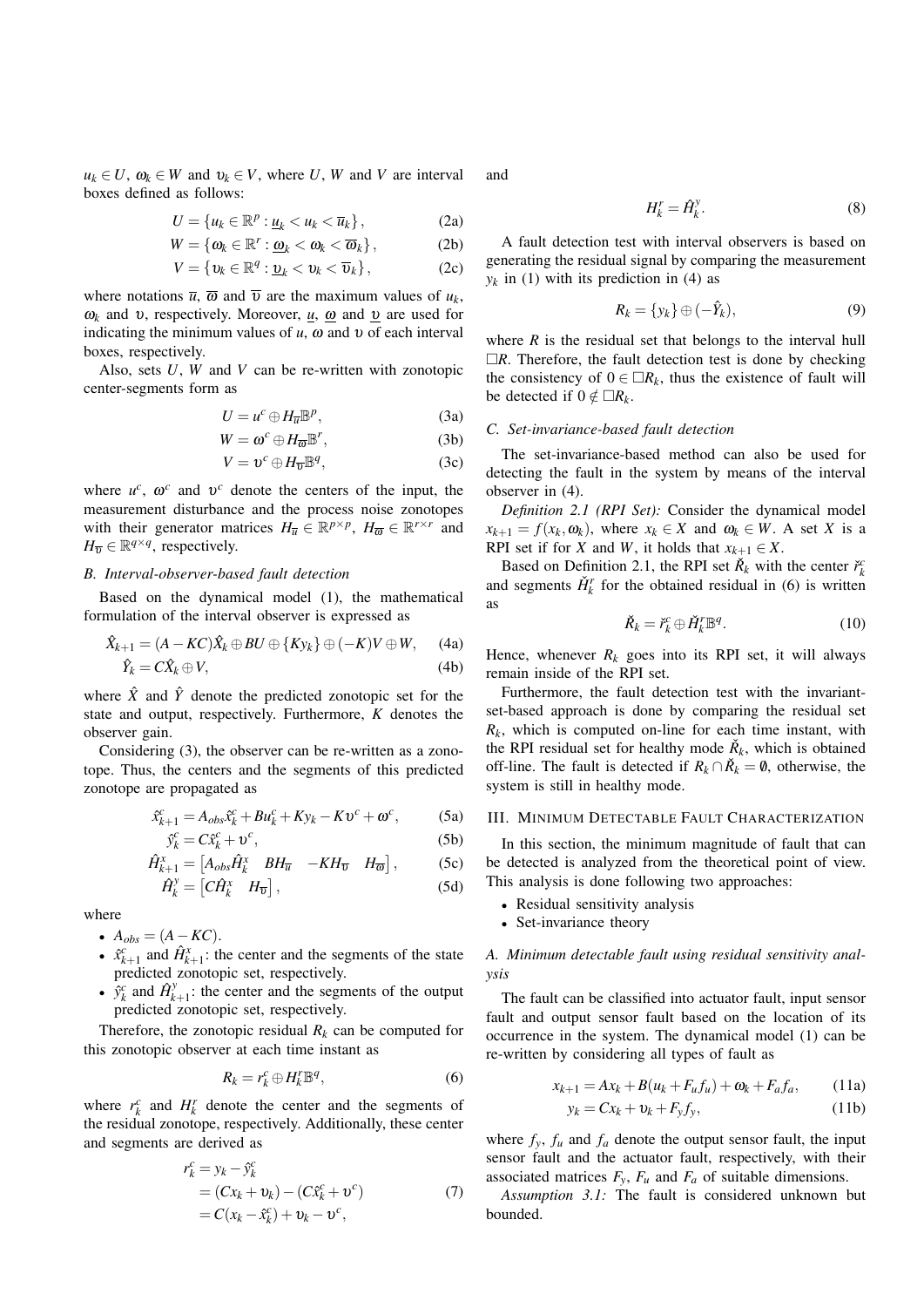*Definition 3.1 (Residual Sensitivity):* The analytical expression of this concept is defined as

$$
S_f = \frac{\partial r}{\partial f},\tag{12}
$$

where  $S_f$  shows the sensitivity of the residual and indicates the effect of the given fault  $f$  on the residual  $r$ .

*Definition 3.2 (Minimum Detectable fault):* The minimum detectable fault is the magnitude of the fault that can bring the residual set out of its RPI set. Moreover, the residual in faulty situation can be written as

$$
R_k^f = \mathring{R}_k + (S_f f),\tag{13}
$$

where  $R_k^f$  $\frac{d}{dx}$  indicate the residual set in faulty situation and  $\mathring{R}_k$  shows the nominal residual set that can be computed by considering the system healthy mode as

$$
\hat{R}_k = y_k - \hat{Y}_k
$$
\n
$$
= \{Cx_k + v_k\} \oplus \{-(C\hat{X}_k^c) \oplus (V)\} \qquad (14)
$$
\n
$$
= C \{ \{x_k\} - (\hat{X}_k) \} \oplus \{v_k\} \oplus (-V).
$$

Therefore,  $R_k^f \notin \check{R}_k$  if the system is faulty. In other words, (13) is written as

$$
\mathring{R}_k + (S_f f_{min}) \notin \mathring{R}_k.
$$

Consequently, the minimum detectable fault based on its residual sensitivity can be computed as

$$
f_{min} > S_{f}^{\dagger} \mathbf{R}_{k}^{\dagger}, \qquad (15a)
$$

$$
f_{min} < S_{f_{min}}^{\dagger} \mathbf{R}_k,\tag{15b}
$$

where the notation  $(\cdot)^\dagger$  is used for indicating the Moore-Penrose pseudo-inverse matrix. Also,  $\overrightarrow{R_k}$  and  $\overrightarrow{R_k}$  show the minimum and the maximum values of discrepancy of the invariant zonotope and the nominal residual  $(R_k = \check{R}_k - \mathring{R}_k)$ , where  $\mathring{R}_k$  is the nominal residual that contains the effect of the model parameter uncertainties.

*1) Minimum detectable output sensor fault:* The dynamical model that is considered for dealing with this type of fault can be written as

$$
x_{k+1} = Ax_k + Bu_k + \omega_k, \qquad (16a)
$$

$$
y_k = Cx_k + v_k + F_y f_y. \tag{16b}
$$

According to (12), the sensitivity of the residual to a given fault is needed. Thus, the residual affected by the output sensor fault can be obtained as

$$
r_k^y = y_k - \hat{y}_k
$$
  
=  $(Cx_k + v_k + F_y f_y) - (C\hat{x}_k - V),$  (17)

where  $r_k^y$  $\chi^y$  denotes the residual of output sensor fault. Additionally, the shift operator  $q$  is used to show the influence of the fault over  $\hat{x}_k$  as

$$
\hat{x}_k = \Phi(BU + Ky_k - KV + W),\tag{18}
$$

where

$$
\Phi = (qI - \Gamma)^{\dagger},
$$
  

$$
\Gamma = A - KC.
$$

Now, the residual can be obtained by substituting (18) into (17). Moreover, the sensitivity of the residual to the output sensor fault based on (12) is expressed as  $S_{f_y} = \frac{\partial r_k^y}{\partial f}$ *k*  $\frac{\partial f}{\partial f_y}$ , where  $S_f$  denotes the sensitivity of the residual to the considered fault. Also,  $S_{f_y}$  can be expressed as follows:

$$
S_{f_y} = F_y(I - C\Phi K). \tag{19}
$$

Therefore, based on the inequalities in (15), the minimum detectable output sensor fault  $f_{min}^y$  can be derived as

$$
f_{min}^{y} > (F_{y}(I - C\Phi K))^{\dagger} \mathbf{R}_{k}^{\bullet}, \qquad (20a)
$$

$$
f_{min}^y < (F_y(I - C\Phi K))^{\dagger} \mathbf{R}_k.
$$
 (20b)

*2) Minimum detectable input sensor fault:* The faulty dynamical model for input sensor fault is considered as

$$
x_{k+1} = Ax_k + B(u_k + F_u f_u) + \omega_k, \qquad (21a)
$$

$$
y_k = Cx_k + v_k. \tag{21b}
$$

Also, the same procedure is used for finding the minimum detectable input sensor fault. First, the residual is obtained as

$$
r_k^u = y_k - \hat{y}_k
$$
  
=  $(Cx_k + v_k) - (C\hat{x}_k - V),$  (22)

where  $r_k^u$  denotes the residual when the fault is occurred in the input of the sensor. In addition,  $\hat{x}_k$  is derived as in (18).

At the end, according to (22) and (18), by considering  $S_{f_u} = \frac{\partial r_k^u}{\partial f}$  $\frac{\partial^2 k}{\partial f_u}$ , the residual sensitivity to the input sensor fault can be obtained as

$$
S_{f_u} = -F_u(C\Phi B). \tag{23}
$$

Thus, the inequalities in (15) are re-written for finding the minimum detectable output sensor fault  $f_{min}^u$  as

$$
f_{min}^u > \left(-F_u\big(C\Phi B\big)\right)^{\dagger} \mathop{R_{k}}_{max}^{\bullet},\tag{24a}
$$

$$
f_{min}^u < \left(-F_u\big(C\Phi B\big)\right)^{\dagger} \mathbf{R}_k.
$$
 (24b)

*3) Minimum detectable actuator fault:* The considered faulty dynamical model in this subsection is as follows:

$$
x_{k+1} = Ax_k + Bu_k + \omega_k + F_a f_a, \qquad (25a)
$$

$$
y_k = Cx_k + v_k. \tag{25b}
$$

Same as two previous subsections, the residual of the system affected by actuator fault  $r_k^a$ , is obtained as

$$
r_k^a = y_k - \hat{y}_k
$$
  
=  $(Cx_k + v_k) - (C\hat{x}_k - V).$  (26)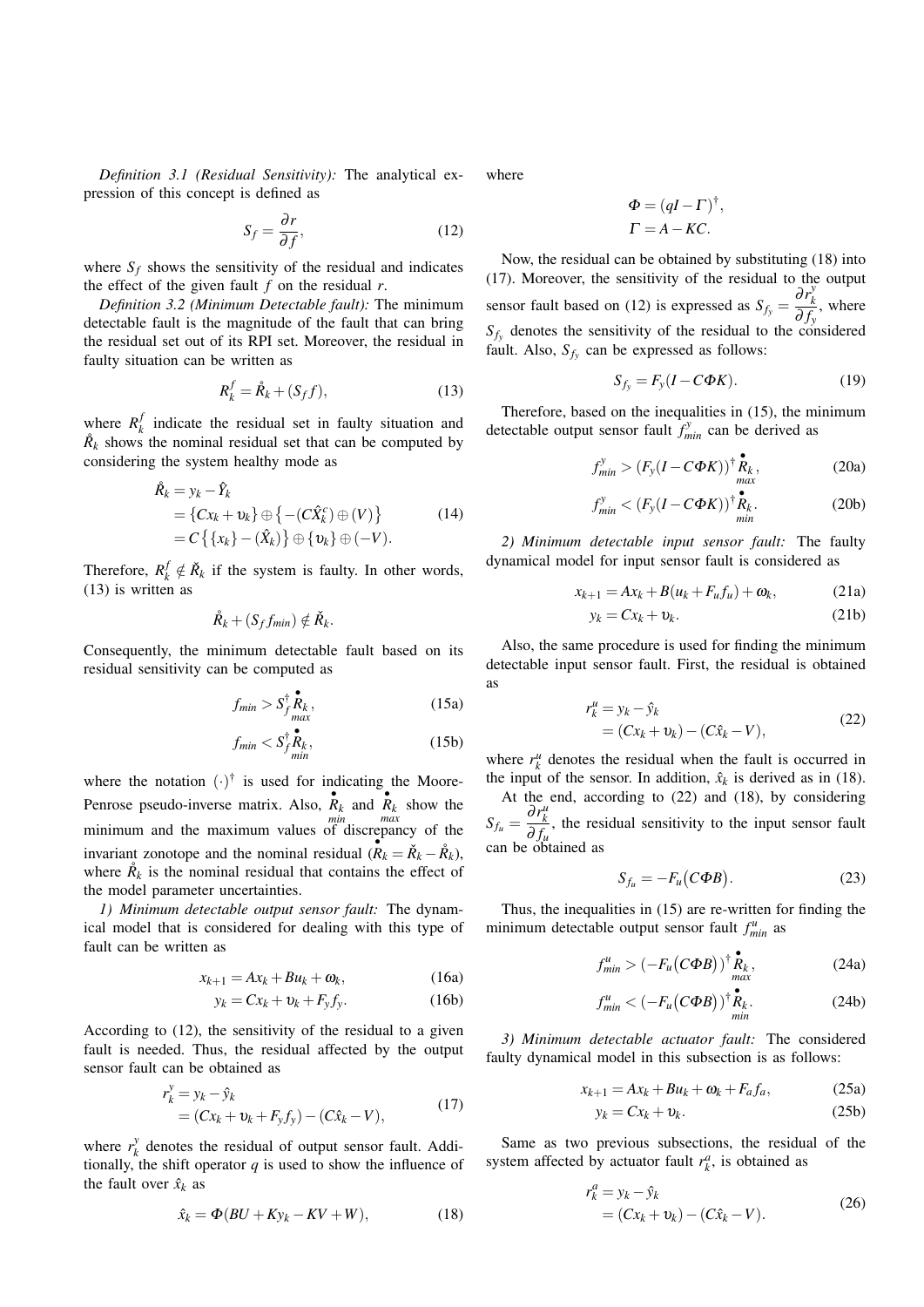Furthermore, the residual sensitivity to a system with actuator fault by considering (18) in order to show the effect of fault on  $\hat{x}_k$  can be computed as

$$
S_{f_a} = \frac{\partial r_k^a}{\partial f_a} = F_a (I - C\Phi K) C\Lambda, \qquad (27)
$$

where  $\Lambda = (qI - A)^{\dagger}$ .

At the end, the minimum detectable actuator fault  $f_{min}^a$  can be obtained by substituting the (27) into (15) as

$$
f_{min}^a > (F_a (I - C\Phi K) C\Lambda)^{\dagger} \mathop{R_{k}}_{max},
$$
 (28a)

$$
f_{min}^a < (F_a (I - C\Phi K) C\Lambda)^{\dagger} \mathbf{R}_k.
$$
 (28b)

*B. Minimum detectable fault based on interval observers by using set-invariance theory*

Alternatively, the minimum detectable fault can be explored based on the interval observer by using set-invariance theory. This method is based on the comparison of the interval hull of faulty zonotope and invariant zonotopes. This zonotope with the center  $\vec{r}_k^{c}$ ,  $\int_{k}^{c} H_{k}^{r} dx$  and the segments  $H_{k}^{r}$  $\int_k^{r,J}$  are expressed as

$$
R_k^f = r_k^{c,f} \oplus H_k^{r,f} \mathbb{B}^q. \tag{29}
$$

Therefore, the maximum *Qmax* and the minimum *Qmin* bounds of the smallest box that contains this zonotope is computed by using the interval hull of the zonotope in (29) as

$$
Q_{max} = r_k^{c,f} + ||H_k^{r,f}||_1,
$$
 (30a)

$$
Q_{min} = r_k^{c,f} - ||H_k^{r,f}||_1,
$$
 (30b)

where  $\| \cdot \|$  denotes the 1-norm of the segments matrix.

On the other hand, the maximum and minimum bounds for the interval hull of the invariant zonotope in (10) are derived as

$$
\check{Q}_{max} = \check{r}_k^c + ||\check{H}_k^r||_1,\tag{31a}
$$

$$
\check{Q}_{min} = \check{r}_k^c - ||\check{H}_k^r||_1,\tag{31b}
$$

where  $\check{Q}_{max}$  and  $\check{Q}_{min}$  are used for characterizing the maximum and minimum bounds, respectively. Also, the center  $\check{r}_k^c$ and the segments  $\check{H}_k^r$  are obtained as

$$
\breve{r}_k^c = C(x_k - \hat{x}_k^c) + (\upsilon_k - \upsilon^c), \tag{32a}
$$

$$
\check{H}_k^r = \begin{bmatrix} C\hat{H}_k^x & -H_{\overline{v}} \end{bmatrix} . \tag{32b}
$$

In addition, in faulty situation, there is not intersection between *R f*  $\hat{R}_k$  and  $\hat{R}_k$ , hence, the following inequalities can be obtained in faulty mode:

$$
Q_{min} > \check{Q}_{max},
$$
  

$$
Q_{max} < \check{Q}_{min}.
$$

Therefore, the following conditions should be satisfied in the faulty system:

$$
r_k^{c,f} - \check{r}_k^c > ||H_k^{r,f}||_1 + ||\check{H}_k^r||_1,
$$
\n(33a)

$$
r_k^{c,f} - \check{r}_k^c < -(\|H_k^{r,f}\|_1 + \|\check{H}_k^r\|_1). \tag{33b}
$$

Using the method described above, the difference between the sets in faulty and healthy modes generates the conditions in (33). Based on these conditions, the minimum detectable fault can be computed by using the centers and the segments of the invariant zonotope and the zonotope in faulty mode at each time step.

*1) Minimum detectable output sensor fault:* By considering the main concept that is mentioned above, the residual zonotope  $R_k^{f_y}$  $\frac{dy}{dx}$  is obtained for the system with output sensor fault based on dynamical model in (16) as

$$
R_k^{f_y} = r_k^{c, f_y} \oplus H_k^{r, f_y} \mathbb{B}^q, \tag{34}
$$

where  $r_k^{c,f_y}$  $a_k^{c,f_y}$  and  $H_k^{r,f_y}$  $k_k^{(1,1)}$  denote the center and the segments of the residual zonotope, respectively.

Hence, according to the observer in (5), also the residual in (17), these center and segments can be obtained as

$$
r_k^{c, f_y} = y_k - (C \hat{x}_k^{c, f_y} + \mathbf{v}^c), \tag{35a}
$$

$$
H_k^{r,f_y} = \left[ C \hat{H}_k^{x,f_y} \quad F_y H_{f_y} \quad -H_{\overline{v}} \right],\tag{35b}
$$

where

$$
\hat{x}_{k}^{c,f_y} = \Phi(Bu^c + Ky_k - Kv^c + \omega^c),
$$
  

$$
\hat{H}_{k}^{x,f_y} = \Phi\left[BH_{\overline{u}} \quad KF_yH_{\overline{f_y}} \quad -KH_{\overline{v}} \quad H_{\overline{\omega}}\right].
$$

Therefore, the minimum detectable output sensor fault can be obtained by considering the residual zonotopes in (32) and (35), also the inequalities in (33) as

$$
f_{min}^y > F_y^{\dagger} \cdot \left( C(\hat{x}_k^{c,f_y} - \hat{x}_k^c) + (\|\check{H}_k^r\|_1 + \|H_k^{r,f_y}\|_1) \right), \quad (36a)
$$

$$
f_{min}^y < F_y^{\dagger} \cdot \left( C(\hat{x}_k^{c,f_y} - \hat{x}_k^c) - (\|\check{H}_k^r\|_1 + \|H_k^{r,f_y}\|_1) \right). \tag{36b}
$$

*2) Minimum detectable input sensor fault:* The dynamical model in (21) is considered for the system with input sensor fault. The residual of this system is derived as

$$
R_k^{f_u} = r_k^{c, f_u} \oplus H_k^{r, f_u} \mathbb{B}^q, \tag{37}
$$

where  $R_k^{f_u}$  denotes the residual zonotope of the system for this case. Furthermore, its center  $r_k^{c,f_u}$  and segments  $H_k^{r,f_u}$  can be derived as

$$
r_k^{c, f_u} = y_k - (C\hat{x}_k^{c, f_u} + \mathbf{v}^c), \tag{38a}
$$

$$
H_k^{r,f_u} = \left[ C \hat{H}_k^{x,f_u} \quad -H_{\overline{v}} \right],\tag{38b}
$$

where

$$
\hat{x}_{k}^{c, fu} = \Phi(Bu^{c} + Ky_{k} - Kv^{c} + \omega^{c}),
$$
  

$$
\hat{H}_{k}^{x, fu} = \Phi[BH_{\overline{u}} \quad KCABF_{u}H_{\overline{f_{u}}} \quad -KH_{\overline{v}} \quad H_{\overline{\omega}}\}.
$$

Hence, the minimum detectable input sensor fault can be obtained by using  $(32)$ ,  $(38)$  and  $(33)$  as

$$
f_{min}^{u} > (CABF_{u})^{\dagger} \cdot \left( C(\hat{x}_{k}^{c,f_{u}} - \hat{x}_{k}^{c}) + (\|\check{H}_{k}^{r}\|_{1} + \|H_{k}^{r,f_{u}}\|_{1}) \right),
$$
\n(39a)  
\n
$$
f_{min}^{u} < (CABF_{u})^{\dagger} \cdot \left( C(\hat{x}_{k}^{c,f_{u}} - \hat{x}_{k}^{c}) - (\|\check{H}_{k}^{r}\|_{1} + \|H_{k}^{r,f_{u}}\|_{1}) \right).
$$
\n(39b)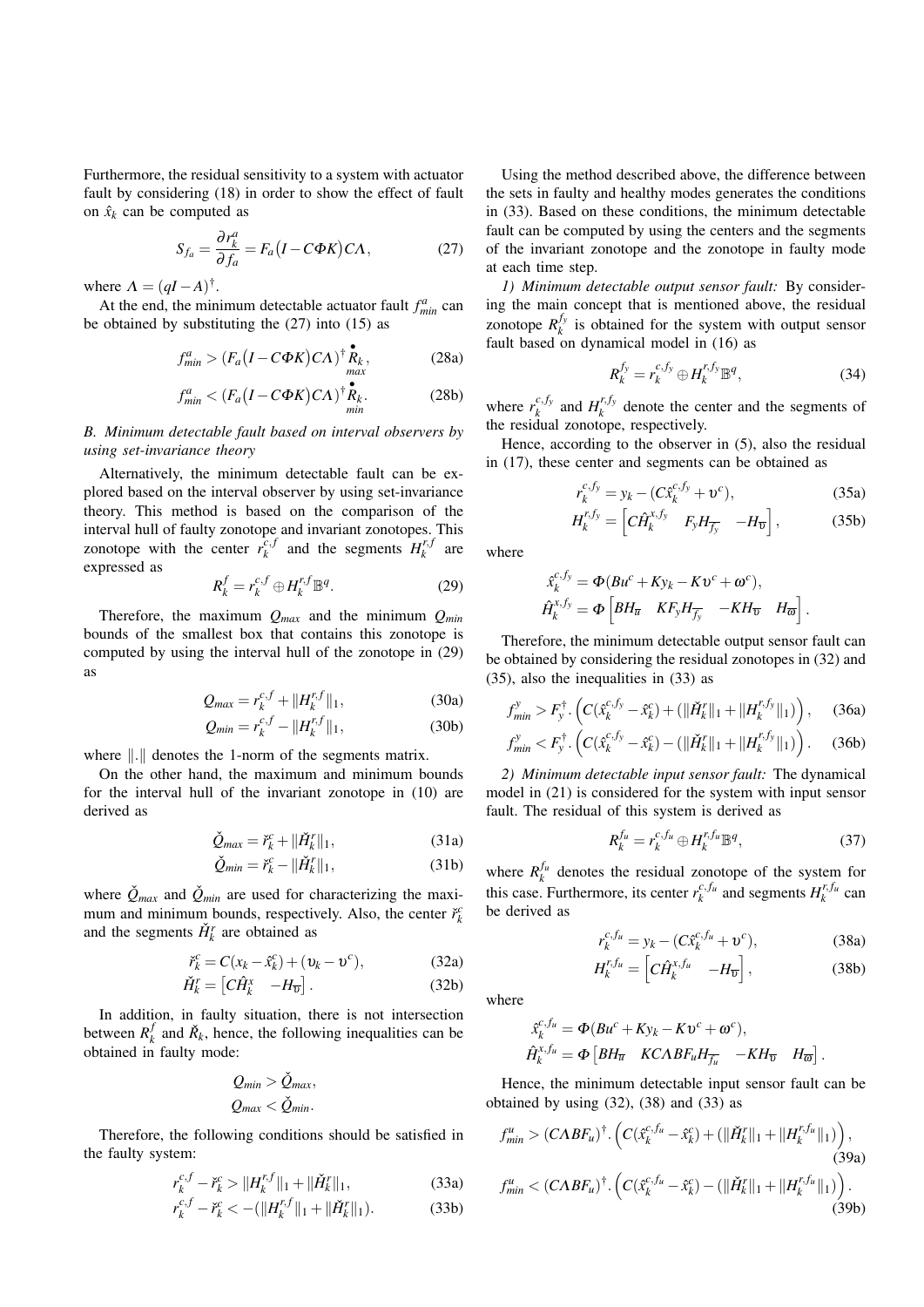*3) Minimum detectable actuator fault:* Dynamical model (25) is considered for this case. The residual zonotope  $R_k^{f_a}$ that is created by the system for facing this fault is derived as

$$
R_k^{f_a} = r_k^{c, f_a} \oplus H_k^{r, f_a} \mathbb{B}^q.
$$
 (40)

Thus, the center  $r_k^{c, fa}$  and the segments  $H_k^{r, fa}$  of this zonotope are computed as

$$
r_k^{c, fa} = y_k - (C\hat{x}_k^{c, fa} + \mathbf{v}^c), \tag{41a}
$$

$$
H_k^{r,f_a} = \left[ C \hat{H}_k^{x,f_a} \quad -H_{\overline{v}} \right],\tag{41b}
$$

where

$$
\begin{aligned} \hat{x}_{k}^{c,f_a} &= \Phi(Bu^c + Ky_k - Kv^c + \omega^c), \\ \hat{H}_{k}^{x,f_a} &= \Phi\left[ BH_{\overline{u}} \quad KCAH_{\overline{f_a}} \quad -KH_{\overline{v}} \quad H_{\overline{\omega}} \right]. \end{aligned}
$$

Therefore, according to the (32), (41) and (33) the minimum detactable fault is obtained as

$$
f_{min}^{a} > (C\Lambda F_{a})^{\dagger} \cdot \left( C(\hat{x}_{k}^{c,f_{a}} - \hat{x}_{k}^{c}) + (\|\check{H}_{k}^{r}\|_{1} + \|H_{k}^{r,f_{a}}\|_{1}) \right),
$$
\n(42a)  
\n
$$
f_{min}^{a} < (C\Lambda F_{a})^{\dagger} \cdot \left( C(\hat{x}_{k}^{c,f_{a}} - \hat{x}_{k}^{c}) - (\|\check{H}_{k}^{r}\|_{1} + \|H_{k}^{r,f_{a}}\|_{1}) \right).
$$
\n(42b)

#### *C. Comparative assessment*

This paper has presented a study about the characterization of the minimum detectable fault using sensitivity analysis and set invariance theory. Comparing both approaches from the mathematical point of view, notice that the influence of the observer gain on the minimum magnitude of the fault that can be detected with both approaches. The sensitivity analysis approach points out the influence of the observer gain on the time evolution of the residual sensitivity to a fault. On the other hand, the effect of the observer gain is shown on set invariance of the residual.

Additionally, a general comparison between the sensitivity analysis and the set invariance theory to compute the minimum detectable fault shows that the main difference between the presented approaches is based on their algorithms to generate the residual signal. With the sensitivity approach, the residual sets of both healthy and faulty modes are computed on-line, then formulations in (20), (24) and (28) will be able to compute the minimum detectable fault. In contrast to the sensitivity analysis, the residual of the healthy mode is generated off-line in set invariance theory which leads to reduce the computational burden, when taking (36), (39) and (42) into account for calculating the minimum magnitude of the fault that can be detected. In other words, the computational complexity in invariant set-based approach does not play the crucial role in the approach due to using off-line method for predicting the state and the output sets. Therefore, the computational burden in sensitivity analysis is massively higher than in set invariance theory.

A detailed comparison between the considered approaches from the mathematical point of view can be done by comparing (20) with (36), (24) with (39) and (28) with (42) for minimum detectable output sensor fault, minimum detectable input sensor fault and minimum detectable actuator fault, respectively. It can be observed that computing the minimum detectable fault with both approaches is based on how the effect of fault is considered. In (20), (24) and (28) the effect of fault is modeled by means of fault sensitivity. Then, the minimum detectable fault is computed by comparing the set in healthy mode with the set in faulty mode which is obtained by multiplying the fault sensitivity into the healthy set. On the contrary, in (36), (39) and (42) the effect of fault is modeled on the center and the segments of the residual set, directly. Then, the minimum detectable fault is obtained by comparing the center and the segments of the residual set in healthy and faulty modes.

Furthermore, the main weakness of the set invariance approach for computing the magnitude of minimum detectable fault is related to the over-approximation (due to the effect of using interval hull of the zonotope instead of the zonotope for reducing the computational complexity) to generate the segments of the residual zonotope. As it is seen in (36), (39) and (42), the interval hull of the residual zonotope in healthy and faulty modes are considered, while in (20), (24) and (28), this over-approximation is not appeared because the residual sets in healthy and faulty modes are obtained by considering the zonotope.

#### IV. APPLICATION EXAMPLE

# *A. Description*

A two-tanks system is used to illustrate the minimum detectable fault analysis for interval observers using the approaches proposed in this paper. This two-tank system is a part of the well know four-tanks system benchmark proposed in [6]. Using the Euler discretization with a sampling time of 1*s*, the linearized model of this system can be written in the state-space form as in  $(1)$ , where the state *x* indicates the water level of the tanks. in the tanks. Also,

- System matrices  $A = \begin{bmatrix} 0.9984 & 0.04096 \\ 0 & 0.959 \end{bmatrix}, B = \begin{bmatrix} 0.0002947 \\ 0.01399 \end{bmatrix},$  $E = \begin{bmatrix} 0.07173 \\ 0.07173 \end{bmatrix}$  $\boldsymbol{0}$  $C = \begin{bmatrix} 0.5 & 0 \end{bmatrix}$ .
- ω, υ and *u* denote the disturbance, the measurement noise and the input, respectively, which are considered unknown but bounded with the following offset magnitudes:

$$
H_{\omega} = \begin{bmatrix} 0.005 & 0.005 \end{bmatrix}^{T},
$$
  
\n
$$
H_{\omega} = \begin{bmatrix} 0.005 & 0.005 \end{bmatrix}^{T},
$$
  
\n
$$
H_{\mu} = \begin{bmatrix} 0.7 & 0.7 \end{bmatrix}^{T}.
$$

- Observer gain *K* has been design using Kalman filter approach according to [2].
- Initial conditions:

$$
\begin{aligned}\n- x_0 &= \begin{bmatrix} 0 & 0 \end{bmatrix}^T, \\
- \hat{x}_0^c &= \begin{bmatrix} 0 & 0 \end{bmatrix}^T, \hat{H}_0^x = \begin{bmatrix} 0.01 & 0 \\ 0 & 0.01 \end{bmatrix}.\n\end{aligned}
$$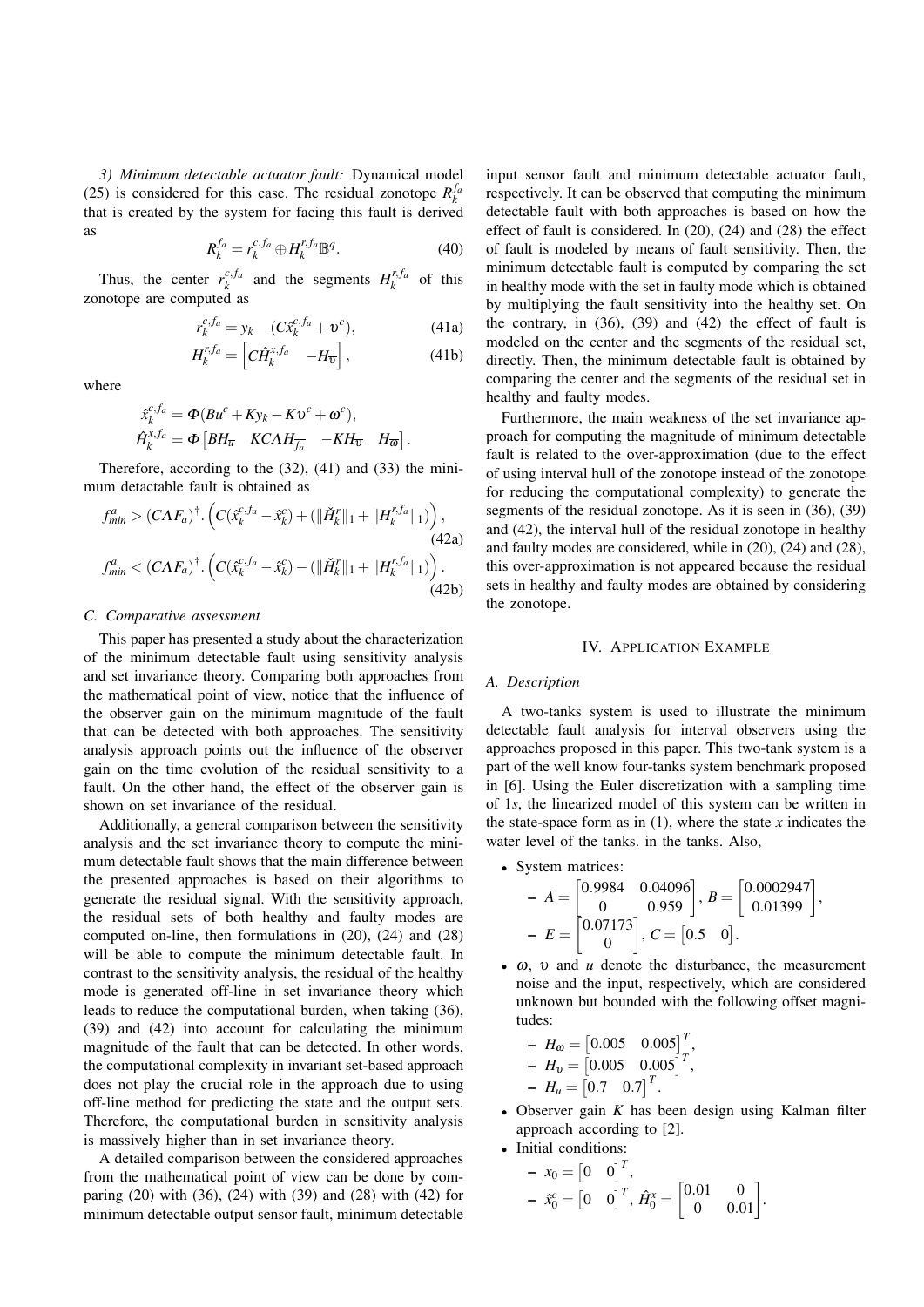## *B. Minimum detectable fault*

In Section III, the formulation of minimum detectable fault is explored for each type of faults, separately. As it is seen in previous subsection, the interval of the healthy residual invariant set can be computed off-line. This healthy residual set is considered for calculating the minimum detectable fault. In the following parts of the paper, the minimum detectable fault is computed based on the mathematical formulations in Section III.

*1) Minimum detectable output sensor fault:* As mentioned before, the minimum detectable output sensor fault is computed by (20) and (36). These expressions are used for the example application case. First approach for computing this magnitude is based on sensitivity and the second one is based on interval observer.

The influence of the gain and uncertainties on the magnitude can be seen on estimating the minimum detectable fault formulation. Therefore, gain, disturbance and noise are changed their magnitude during the simulation. Thus, the minimum detectable fault can be computed at each time step. The average of minimum magnitudes of the output sensor fault that can be detected is shown in Figure 1.



Fig. 1: The average of minimum detectable output sensor fault.

Dashed line shows the average of minimum detectable fault based on residual sensitivity and dotted line presents this value base on invariant set in Figure 1. As can be seen in Figure 1, the average of minimum debatable output sensor fault that is obtained by the invariant set is smaller than the same value in sensitivity method. A possible explanation for this issue is to use the interval hull of the zonotope in comparison with using the exact zonotope. This fact has its influence on the residual sets that are created by interval observer and its invariant set.

*2) Minimum Detectable Input Sensor Fault:* Similar to the case of output sensor fault, the formulation of the minimum detectable input sensor fault is derived in (24) and (39) based on residual sensitivity and interval observer, respectively. The simulation is done with additive input sensor fault for the case study.

Therefore, the average of the minimum detectable fault during the simulation is shown in Figure 2.



Fig. 2: The average of minimum detectable input sensor fault.

As it is seen in Figure 2, the dashed line shows the average of minimum detectable fault based on residual sensitivity and dotted line presents this value base on invariant set. Also, Figure 2 shows with interval-observer-based case the smaller magnitude of the detectable fault is computed during the simulation.

*3) Minimum Detectable Actuator Fault:* The other type of fault that is considered in this paper is the case of actuator fault. The minimum detectable fault is obtained by implementing (28) and (42).

In this case, the average of obtained values by each method are presented in Figure 3. Similarly, dashed line is used for showing the average of minimum detectable fault based on residual sensitivity and dotted line presents this value baseon invariant set in this case. As it can be observed, these magnitudes are different because of the influence of being over-approximation in computing the interval hull of the zonotope.



Fig. 3: The average of minimum detectable actuator fault.

#### *C. Fault Detection*

The case of actuator faults is used for illustrating the fault detection analysis presented in the paper. The actuator fault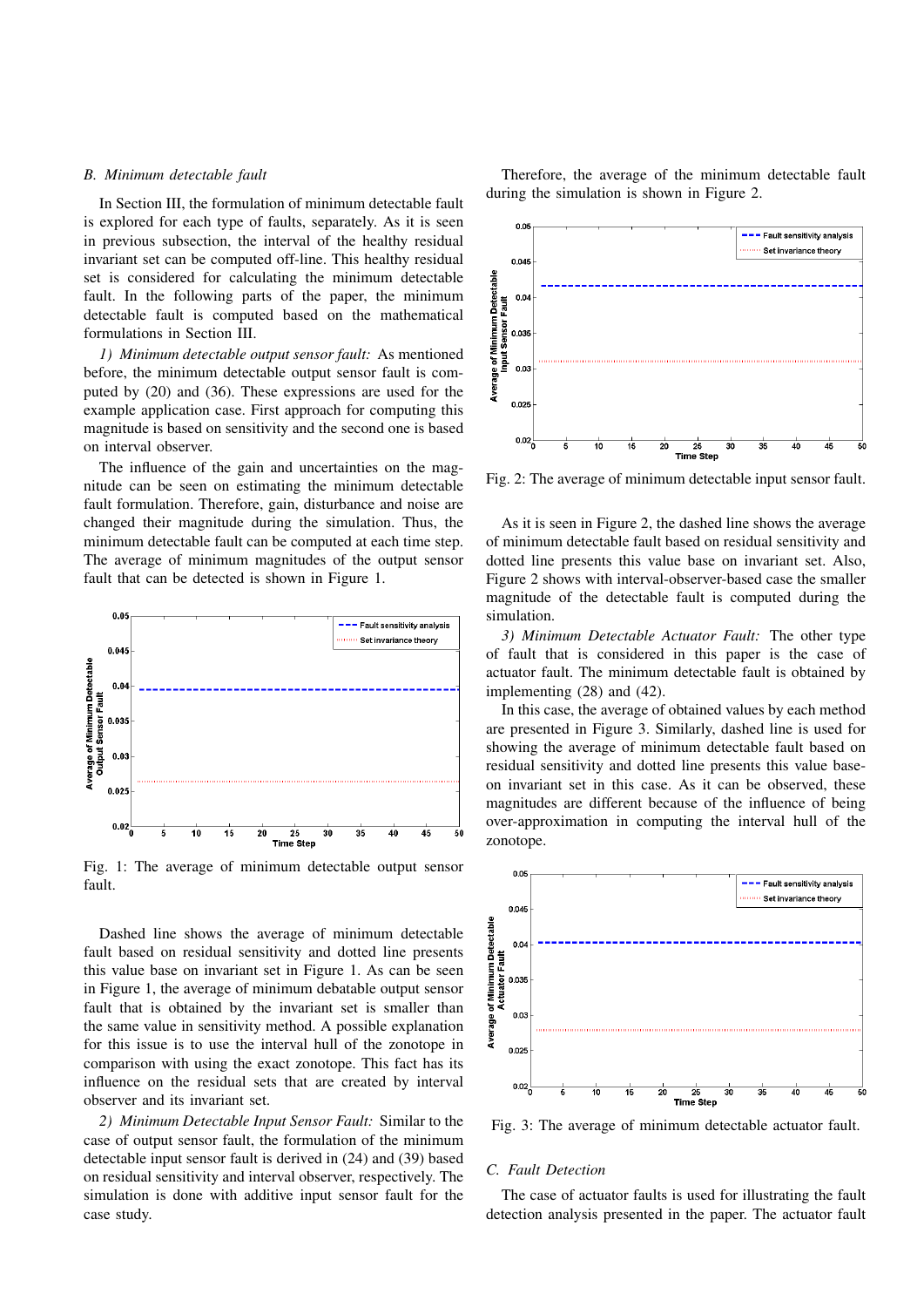is injected as indicated in (25). Moreover, the actuator fault is added to the system at  $k = 20$  and it remains until time step  $k = 30$  in the all simulations.

Due to the occurrence of the actuator fault in the system, the residual set has been affected. Therefore, this fault is detected whenever the residual set goes into the set of faulty mode.

Additionally, three different cases can be considered for testing the fault detection performance based on the magnitude of the fault that are obtained using equations in (28) and (42) for sensitivity analysis and set invariance theory, respectively.

Firstly, a slightly bigger magnitude of the fault than the minimum detectable one that is obtained using (28) is applied.



Fig. 4: Fault detection test of the system with occurrence of actuator fault with bigger magnitude of the fault than the minimum detectable one obtained using sensitivity analysis (Fault magnitude is bigger than  $f_a^{min} = 0.04$ ).

Figure 4 shows the case that the actuator is healthy from time instants 0 to 20, from time instants 20 to 30 an actuator fault occurs and from time instants 30 to 50 the actuator recovers to the healthy mode. Also, the set of healthy and faulty modes can be seen in Figure 4. From time step 0 to 20, the actuator is healthy, thus, the residual zonotopes are contained by the healthy invariant set. At time step 20, the fault occurs, then the healthy invariant set excludes the residual zonotope. Furthermore, the fault is detected at time instant 21, when the residual zonotope goes inside of the set of faulty mode.

The magnitude of the fault is considered bigger than the minimum detectable fault that is computed by equation in (28) with sensitivity analysis (fault magnitude is bigger than  $f_a^{min} = 0.04$  in Figure 4). Moreover, changing the residual set (from the healthy invariant set to the set of faulty mode) in Figure 4 pointing out that the occurrence of the actuator fault with this magnitude can be strongly detectable. Therefore, the fault will be detected if its magnitude is bigger than one that is computed by sensitivity analysis.

Secondly, a slightly smaller fault than the one established by (42) is applied.

The magnitude of the fault is considered smaller than  $f_a^{min} = 0.027$  in Figure 5. Also, Figure 5 shows that the fault



Fig. 5: Fault detection test of the system with occurrence of actuator fault with smaller magnitude of the fault than the minimum detectable one obtained using set-invariance theory (Fault magnitude is smaller than  $f_a^{min} = 0.027$ ).

occurs in actuator from  $k = 20$  to  $k = 30$  but the residual zonotope is still contained by healthy invariant set. Therefore, occurrence of the actuator fault with this magnitude will not be able to change the residual set from the healthy invariant set to the set of faulty mode. Thus, the fault detection test is not capable of detecting the actuator fault with this magnitude. Thus, the magnitudes of the actuator fault that are smaller than ones obtained by the set invariance theory are not detectable in this simulation.

Finally, magnitude of the actuator fault is considered between one obtained using equation in (28) and one that is established by (42).



Fig. 6: Fault detection test of the system with occurrence of actuator fault with the magnitude between the minimum detectable fault that are obtained from sensitivity analysis and set-invariance theory  $(0.027 < f_a < 0.04)$ .

Figure 6 shows the influence of the fault on the residual when the magnitude of the fault is considered between the minimum detectable fault that are obtained from sensitivity analysis and set-invariance theory. Therefore, the magnitude of the actuator fault *f<sup>a</sup>* is considered between 0.027 and 0.04  $(0.027 < f_a < 0.04)$ .

As it can be seen in Figure 6, at time step 20, the fault occurs, then the healthy invariant set excludes the residual